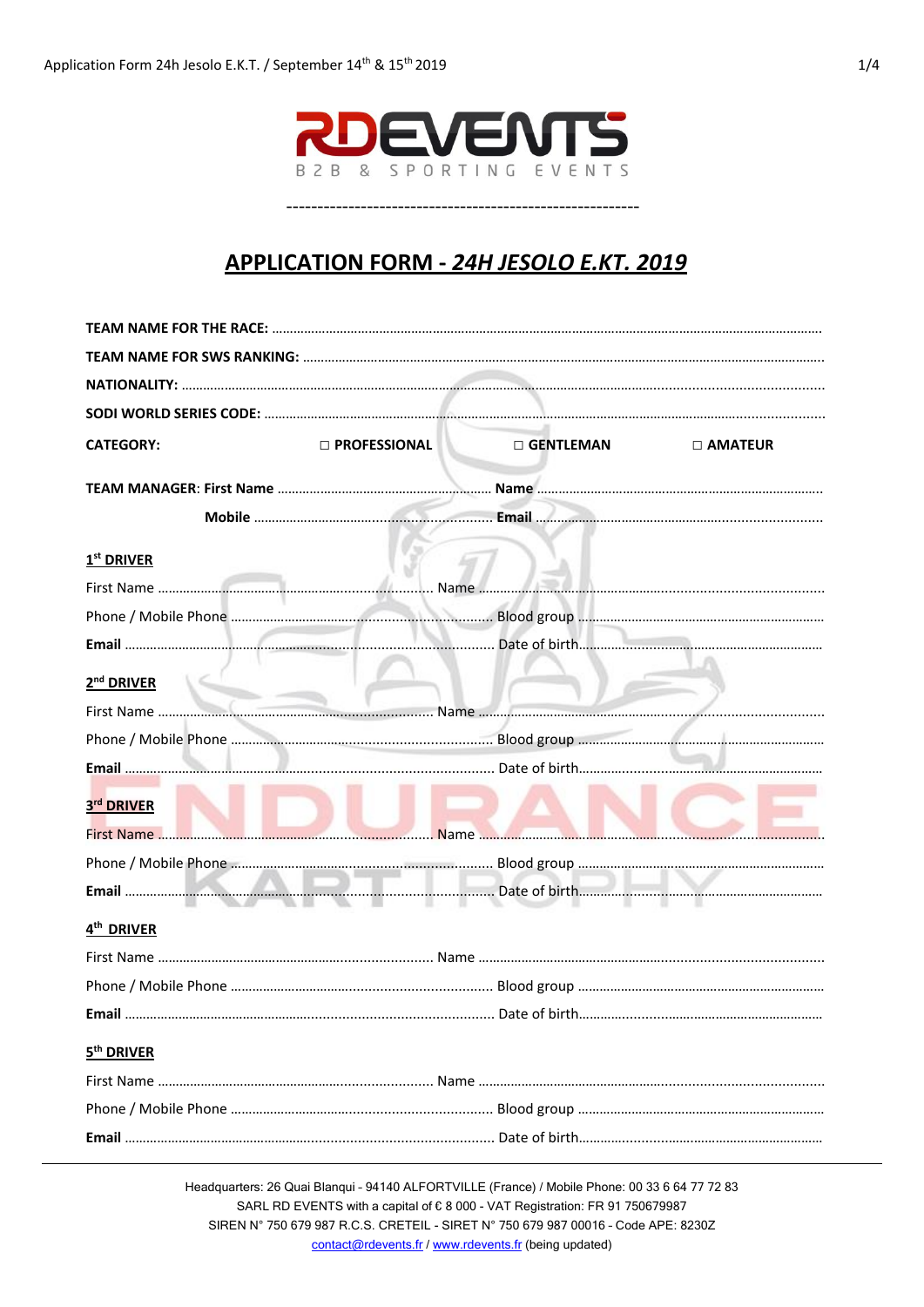

---------------------------------------------------------

## **6 th DRIVER**

| 7 <sup>th</sup> DRIVER                                                                                             |                                                                             |
|--------------------------------------------------------------------------------------------------------------------|-----------------------------------------------------------------------------|
|                                                                                                                    | First Name ……………………………………………………………… Name ………………………………………………………………………………………… |
|                                                                                                                    |                                                                             |
|                                                                                                                    |                                                                             |
| 8 <sup>th</sup> DRIVER                                                                                             |                                                                             |
|                                                                                                                    |                                                                             |
|                                                                                                                    |                                                                             |
|                                                                                                                    |                                                                             |
| 9 <sup>th</sup> DRIVER                                                                                             |                                                                             |
|                                                                                                                    |                                                                             |
|                                                                                                                    |                                                                             |
|                                                                                                                    |                                                                             |
|                                                                                                                    |                                                                             |
| The commitment of a team on the 24h Jesolo E.K.T. includes:                                                        |                                                                             |
| The Registration of 3 to 9 drivers                                                                                 |                                                                             |
| • The Insurance for drivers                                                                                        |                                                                             |
| • The compulsory licenses for drivers                                                                              |                                                                             |
| " The Mechanical and sporting assistance<br>The Necessary fuel for the 90 min. qualifying session and the 24h race |                                                                             |
| The Access to the 1045 meter track and its infrastructure                                                          |                                                                             |
| The Provision of one Sodi SR4 4-stroke 390cc go-kart fitted with an Alfano                                         |                                                                             |
| The Provision of one pit box equipped of 5m x 3m for the first 30 teams (otherwise 3m x 3m)                        |                                                                             |
| " The provision of Supervisory Staff: Race director, mechanics, stewards, cooks                                    |                                                                             |
|                                                                                                                    |                                                                             |
|                                                                                                                    |                                                                             |

## **Progressive prices:**

- **EARLY BIRD until 07/20/2019:** Commitment **24h Jesolo E.K.T.** = € **2 160 (+ VAT 20%) or** € **2 592 VAT Incl.**
- **Between 07/21/2019 and 08/17/2019:** Commitment **24h Jesolo E.K.T.** = € **2 260 (+ VAT 20%) or € 2 712 VAT Incl.**
- **Between 08/18/2019 and 09/14/2019:** Commitment **24h Jesolo E.K.T.** = € **2 360 (+ VAT 20%) or € 2 832 VAT Incl.**
- **Catering voucher optional** *from the breakfast of Saturday to Sunday lunch***:** € **45 par pers. (+ VAT 10%)**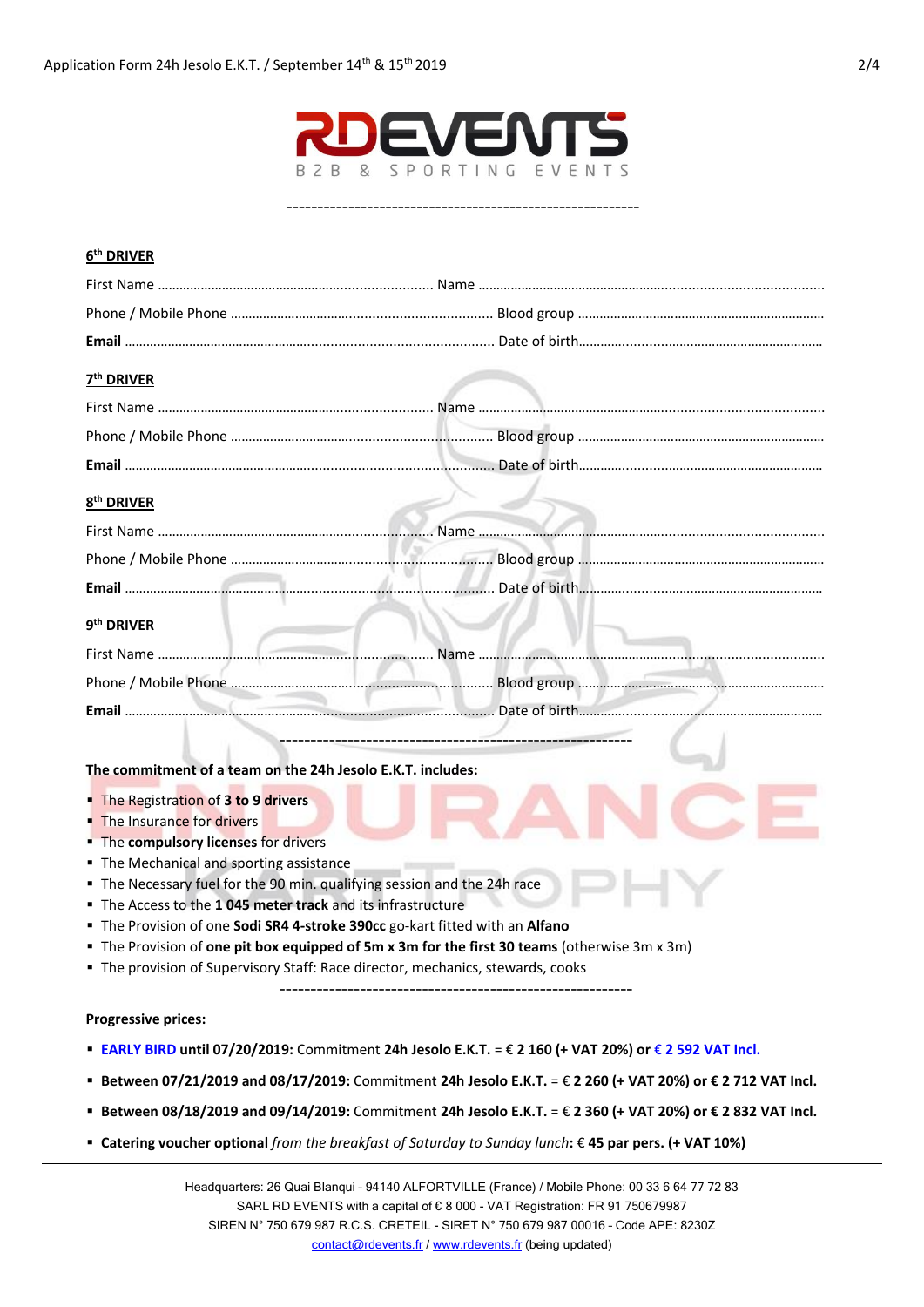

---------------------------------------------------------

The registration of a team is confirmed only upon **receiving a deposit of € 1 000 and the completed application form**. Your payment deposit can be sent to us by bank check payable to RD Events for the French teams or by wireless transfer (bank details on page 11 of this document with IBAN and BIC code).

The balance will have to be paid **no later than September 9 th 2019** (except for late registrations).

| □ Catering voucher optional from the breakfast of Saturday to Sunday lunch: 49,50 € per person<br>Number of Vouchers:  x 49,50 = € |       |
|------------------------------------------------------------------------------------------------------------------------------------|-------|
| □ Our payment deposit of $\epsilon$ 1 000 is sent to you by wireless transfer at the same time                                     |       |
|                                                                                                                                    |       |
|                                                                                                                                    |       |
|                                                                                                                                    |       |
|                                                                                                                                    |       |
|                                                                                                                                    |       |
| Signature of the Team Manager preceded by the handwritten mention "Good for agreement"                                             |       |
|                                                                                                                                    |       |
|                                                                                                                                    |       |
|                                                                                                                                    | EIPOI |

**To print and send by email to contact@rdevents.fr or mail: RD Events - 26 Quai Blanqui - 94140 ALFORTVILLE - France**